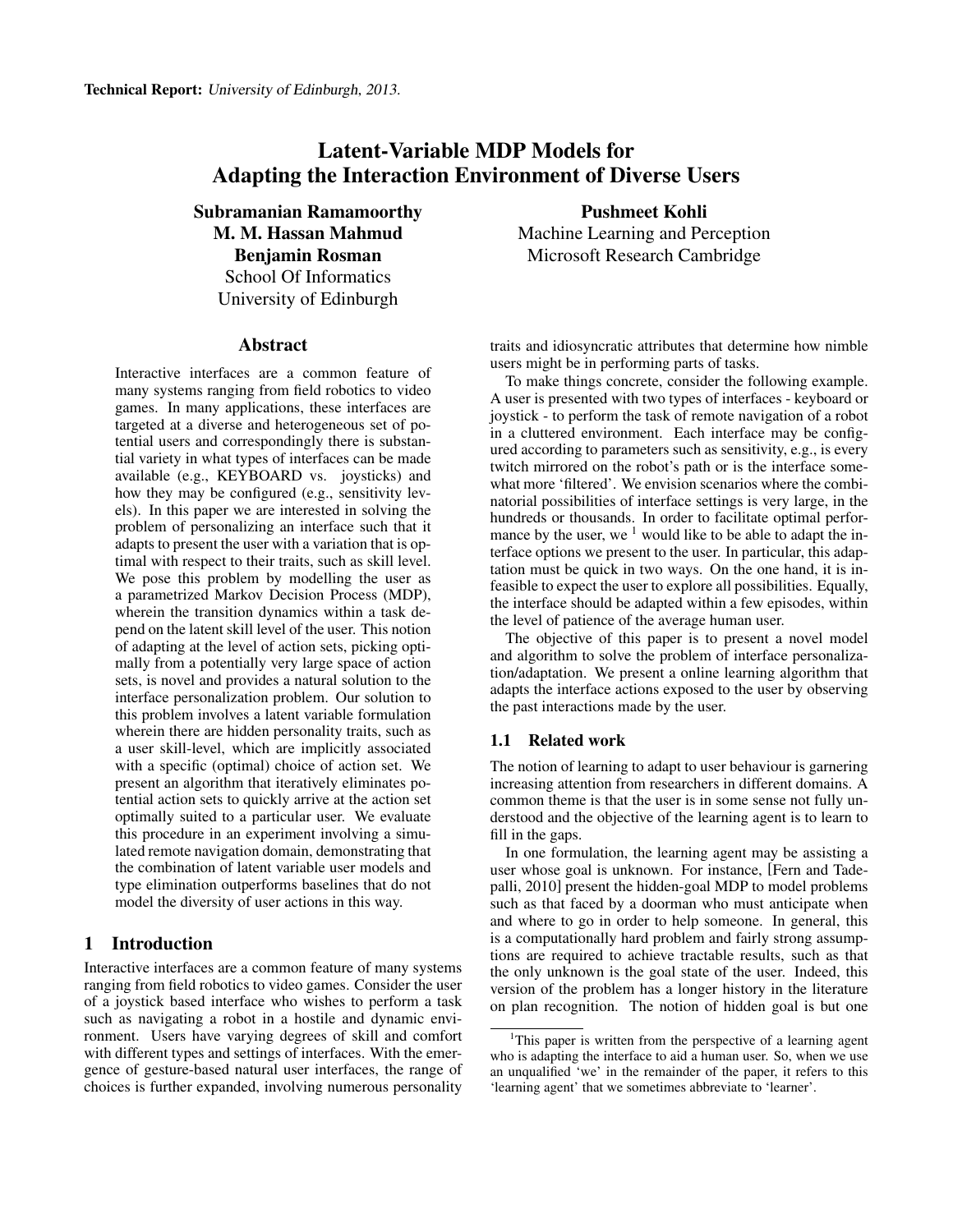instance of the way unknowns are treated in a larger literature on partially-observable and mixed-observable Markov Decision Processes [Satinder Singh *et al.*, 2002] [Ong *et al.*, 2010].

One relevant example is the way such models are applied in dialogue systems [Satinder Singh *et al.*, 2002]. In a typical dialogue application, an interface makes an utterance, e.g., a greeting, to which the user responds, the system interprets the user response and continues to the next utterance and so on. In all of this, the user state is only noisily observed and indeed many essential variables such as what the user really wants done are hidden or partially observable. Similarly, in robotics, there is increasing interest in the notion of intentionaware motion planning [Bandyopadhyay *et al.*, 2012] [Sisbot *et al.*, 2007], to accommodate the motion of, e.g., pedestrians who may wander in erratic ways.

We note that our problem is somewhat different in that we are not so much trying to predict what the user might do in the future as we are trying to infer latent 'personality traits' of the user in order to shape their environment to enable them to do better in their chosen task. In a sense, our work bears a similarity to work on personalization such as in recommender systems and other web applications, where it is common to model user behaviour as a Markov Chain - jumping from item to item in a fairly stable transition pattern - and adapt recommendations with respect to its anticipated evolution [Jannach *et al.*, 2011]. In our applications, we need more expressive models to describe the user. Some recent work in the recommendation domain, such as [Chickering and Paek, 2007], [Shani *et al.*, 2005], is based on adapting parameters of an MDP or influence diagram - learning uncertain parameters in the transition model through a bandit-style procedure.

## 1.2 Overview

In this paper, we propose a novel model that captures aspects of our motivating problems that are sometimes omitted in related work such as mentioned above. Firstly, we seek to shape the interaction environment of the user - specifically, we want to modify the 'action sets' they make decisions using - as opposed to predicting and intervening on more detailed choices they may make with respect to trajectories. In practical terms, we want to help the user pick the best interface settings to play a game, enabling them to achieve their maximal performance. In our remote navigation example, this requires us to identify the latent skill level of the user (e.g., are they able to use a highly sensitive interface well, or should their responses be filtered substantially). We do this by observing the realized performance on the task, using an initial action set, based on which we improve our estimate of the user's skill level and continue to adapt the interface. This idea of adapting the *action set* in an MDP-based user model is a novel contribution of this paper.

Secondly, we seek to address the diversity of the user base and the need for the interface to perform well for any user drawn from such a diverse population - a robustness requirement. We do this by formulating a latent-variable model based on hidden personality traits such as the skill level. The latent variables imply a restriction on the types of transitions that need to be described in our user model. Implicitly, our model also captures the intuition that there are *behavioural types* of users - such as in the way members of particular demographic categories behave similarly when given different types of interfaces. This is translated into a very specific way in which we adapt action sets - we begin with a coarse choice that is tuned to a population of users and a more fine adaptive choice that is subsequently tuned to the individual.

Thirdly, we aim at quick adaptation, which is partly enabled by our formulation of the problem as one of eliminating behavioural types within a latent variable model. For instance, a child walking up to an XBox game does not want to spend several minutes executing complex calibration routines. They want to get started now, perhaps accommodating a few episodes of setup while the system improves its performance from a good baseline to a much better personalized optimum.

Our proposed procedure encapsulates two different types of choice - an offline computation of the robust solution to a stochastic optimization problem involving a parameterized MDP user model and a distribution over behavioural types in a population, and an online adaptive procedure that further adapts to a specific individual. This adaptation is based on the use of a novel hypothesis test using the realized performance of the user with action sets used so far.

Our domain is an instantiation of the motivating example in the first paragraph - we model the remote navigation task using different settings of the interface, with varying sensitivity and error rate for the user. We first synthesize a corpus of diverse user models who differ in skill level. Then, we demonstrate that each population of such users is well served a robust population-optimal choice of action set. Then, we show that our learning algorithm achieves further improvement, quickly. We present comparisons against baselines such as a state of the art online learning algorithm, EXP-3, which is much more erratic and slower to converge in contrast to our algorithm.

# 2 Preliminaries

We use  $\triangleq$  for definitions, Pr to denote probability and IE for expectation. Given a sequence of observations of random variable X, the empirical estimate of  $E[X]$  is the average of all the observed values. Similarly, for a distribution  $D$ , its empirical estimate is the empirical probability constructed from  $x_{1:t}$  observations drawn from D. We denote this distribution by  $P_{x_{1:t}}$ . The rest of this section is devoted to defining Markov decision processes and the value functions of their policies.

For an introduction to reinforcement learning using MDPs, see [Puterman, 1994] [Sutton and Barto, 1998]. A finite MDP M is defined by the tuple  $(S, A, R, T, R, \gamma)$  where  $S$  is a finite set of states,  $A$  is a finite set of actions and  $\mathcal{R} = [l, u] \subset \mathbb{R}$  is the set of rewards.  $T(s'|s, a)$  is a the state transition distribution for  $s, s' \in S$  and  $a \in A$  while and  $R(s, a)$ , the reward function, is a random variable taking values in  $\mathcal R$ . Finally,  $\gamma \in [0, 1)$  is the discount rate.

A (stationary) policy  $\pi$  for M is a map  $\pi : \mathcal{S} \to \mathcal{A}$ . The Q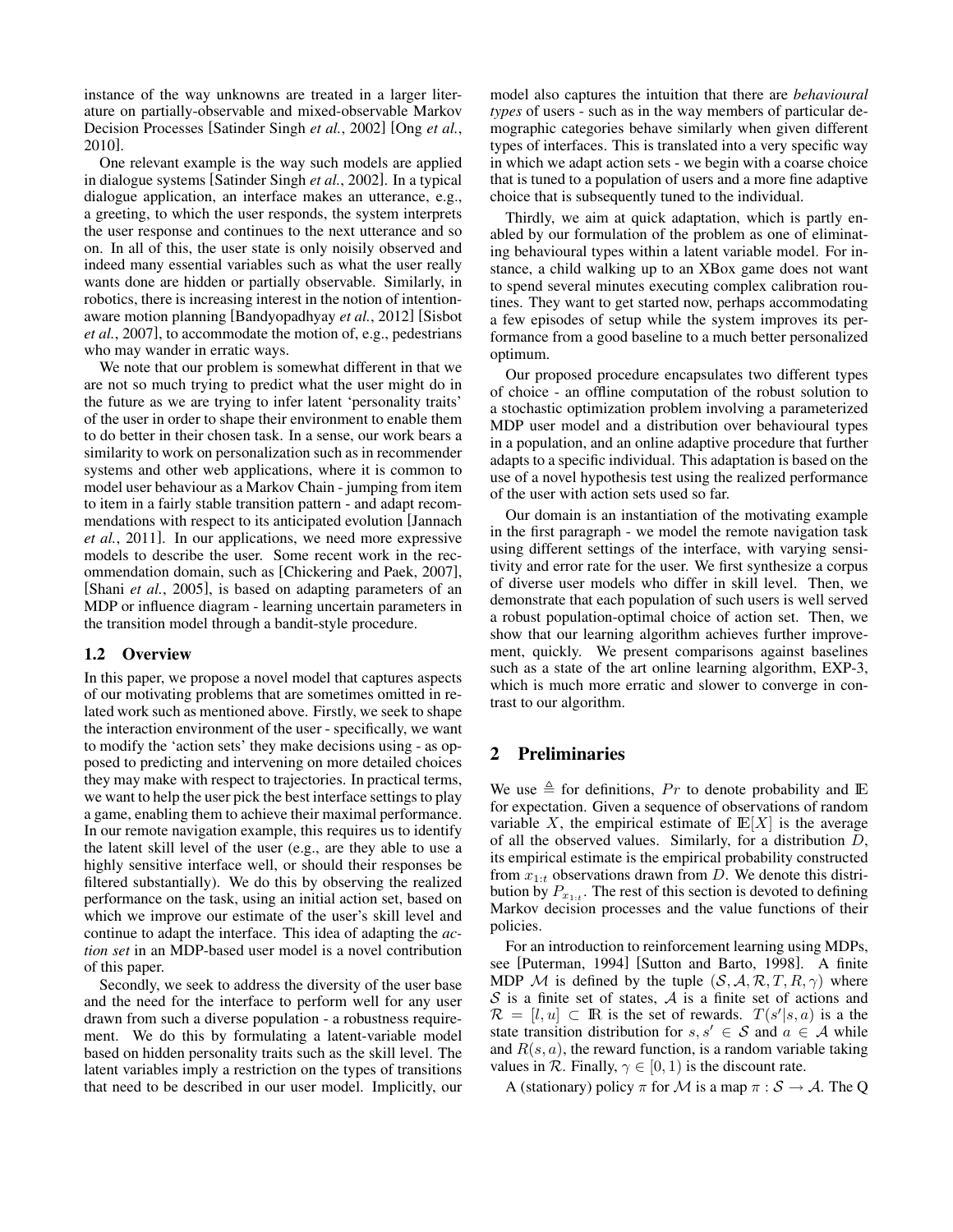function  $Q^{\pi}: \mathcal{S} \times \mathcal{A} \rightarrow \mathbb{R}$  of a policy  $\pi$  is defined by:

$$
Q^{\pi}(s, a) = \mathbb{E}[R(s, a)] + \gamma \sum_{s'} T(s'|s, a) Q^{\pi}(s', \pi(s'))
$$

The value function for  $\pi$  is defined as  $V^{\pi}(s) = Q^{\pi}(s, \pi(s))$ . An optimal policy  $\pi^*$  is defined as  $\pi^* = \arg \max_{\pi} V^{\pi}$  – the Q function is given by

$$
Q^*(s, a) = \mathbb{E}[R(s, a)] + \gamma \sum_{s'} T(s'|s, a) \max_{a} Q^*(s', a)
$$

For the optimal policy the value functions is denoted by  $V^*$ . The goal of the agent is to estimate  $Q^*$  and then choose the action  $\arg \max_a \tilde{Q}^*(s, a)$  at state s. In the sequel, we assume, without loss of generality, a fixed starting state  $s^{\circ}$  for a MDP and define  $V^{\pi} \triangleq V^{\pi}(s^{\circ}).$ 

# 3 A Model of User Interaction

In this section we present our model of the user interaction problem described in the introduction. We will model the user operating the interface as an agent choosing actions in an MDP using an optimal policy. The user skill level/type will determine the transition function of the MDP – this models the fact that, for instance, a less skilled user will have a limited number of capabilities. Given an MDP, the user adapts to play using the corresponding optimal policy. In addition, unlike in standard applications of MDPs, we will allow the action set to be changed in the middle of an episode, which will correspond to the interface adapting its sensitivity to the user skill. The goal of the learner will be to choose action sets so as to maximize the future expected discounted reward of the agent. Note that, this goal is also quite different from standard applications of MDPs, where the goal is to find the optimal action. Here, our search space is a type-space, rather than the policy space, and the value of an type is the value of its optimal policy given the type.

More precisely, we are concerned with a class of MDPs M parametrized by a parameter  $\tau$ :

$$
\mathsf{M} \triangleq \{ ((\mathcal{S}, \mathcal{A}, \mathcal{R}, T(\cdot; \tau), R, \gamma) | \tau \in \mathsf{Sk} \}
$$
(1)

The MDPs differ only in the transition function  $T(s'|s, a; \tau)$ , which now depends on  $\tau$ . The parameter  $\tau$  represents the type (more specifically, skill) of the agent, where Sk is the set of all types. For instance, in the example mentioned in Section 1, the user controlling a joystick corresponds to a MDP. Furthermore, a poorly skilled user will have poor control over the joystick which means that he will only be able to make coarse moves (regardless of the sensitivity of the joystick). Whereas, a highly skilled user will be able to make much more precise moves if given an appropriately sensitive joystick. This implies that the MDP corresponding to the task for each user type has different transition functions (for example, transitions with high and low entropy for low and high skilled users respectively).

We further assume that the action space  $A$  is large, but is partitioned, where AP is the set of all the cells of the partition. That is, if  $\alpha, \alpha' \in AP$ , then  $\alpha$  and  $\alpha'$  are disjoint; and  $\bigcup_{\alpha \in \mathsf{AP}} \alpha = \mathcal{A}$ . We now only allow policies that take values in a single  $\alpha \in AP$  (we say the policy is restricted to  $\alpha$ ). Continuing with the joystick example, different action sets correspond to changing the sensitivity of the joystick. With a higher sensitivity joystick, the user now has the option (i.e. actions) to execute finer grained moves. Of course, whether she will be able to execute them depends on her skill level (i.e. the transition function ultimately also depends on the user type).

The value function of a policy  $\pi$  now depends on  $\tau$  and is denoted by  $V_{\tau}^{\pi}$ . For a given  $\alpha$ , we denote:

$$
V_{\tau}^{\alpha} \triangleq \max_{\pi} V_{\tau}^{\pi} \tag{2}
$$

and denote by  $\pi_{\alpha}^* \triangleq \arg \max_{\pi} V_{\tau}^{\pi}$ , where the max is over  $\pi s$ restricted to  $\alpha$ .

Our learning problem can now be defined as follows. The agent solves a sequence of MDPs from the set M in collaboration with the learner – that is the goal of both the agent and the learner is to maximize the future expected discounted reward of the agent. At the beginning of each phase of the problem, nature chooses the type  $\tau$  according to a distribution  $K_1(\tau)$ and in response, the learner is required to choose the action set  $\alpha$ . The agent can now only use policies restricted to  $\alpha$ . The learner cannot observe the true  $\tau$  but knows the value of T and R for each possible value of  $\tau$ . The agent knows its own type and also knows the value of T and R. Once  $\alpha$  is given, the agent learns and acts according to the policy  $\pi^*_{\alpha}$ .

The role of the learner is as follows. At any point in time, the learner can step in and change the action set from  $\alpha$  to a new action set  $\alpha'$ . In response the agent starts acting according to  $\pi_{\alpha'}^*$  instead. The goal of the learner is to choose the action set  $\arg \max_{\alpha} V_{\tau}^{\alpha}$ . In terms of joystick example, this means that at the beginning some user of unknown skill  $(τ)$ comes in to use the interface. She operates the interface to the best of her ability given the sensitivity. Given her actions, the learner tries to estimate the skill level and based on that either increases or decreases the sensitivity.

Given the above setup, the a-priori optimal action-set is defined to be

$$
\alpha_* \triangleq \argmax_{\alpha} \mathbb{E}_{K_1(\tau)}[V_\tau^\alpha]
$$
 (3)

In the next section, our goal will be to derive an *a-posteriori optimal* action-set selection policy, that is, a policy that that adaptively and optimally chooses the action-set at every step and performs better than  $\alpha_{*}$ . The exact but computationally intractable a-posteriori optimal policy is defined in (5) and its approximation is defined in (6).

# 4 Determining Agent Type

In the following we present our approach to determining the agent type through interaction. In section 4.1, we show, in an idealized setting, how to optimally choose the action set given that we know that the type lies in a particular set. Then, in 4.2 we show that this problem is in fact intractable in general and present a heuristic solution to the problem. Finally, in Section 4.3 we present our algorithm that we use in the experiments. The algorithm uses a combination of the heuristic and statistical tests to adaptively choose action-sets.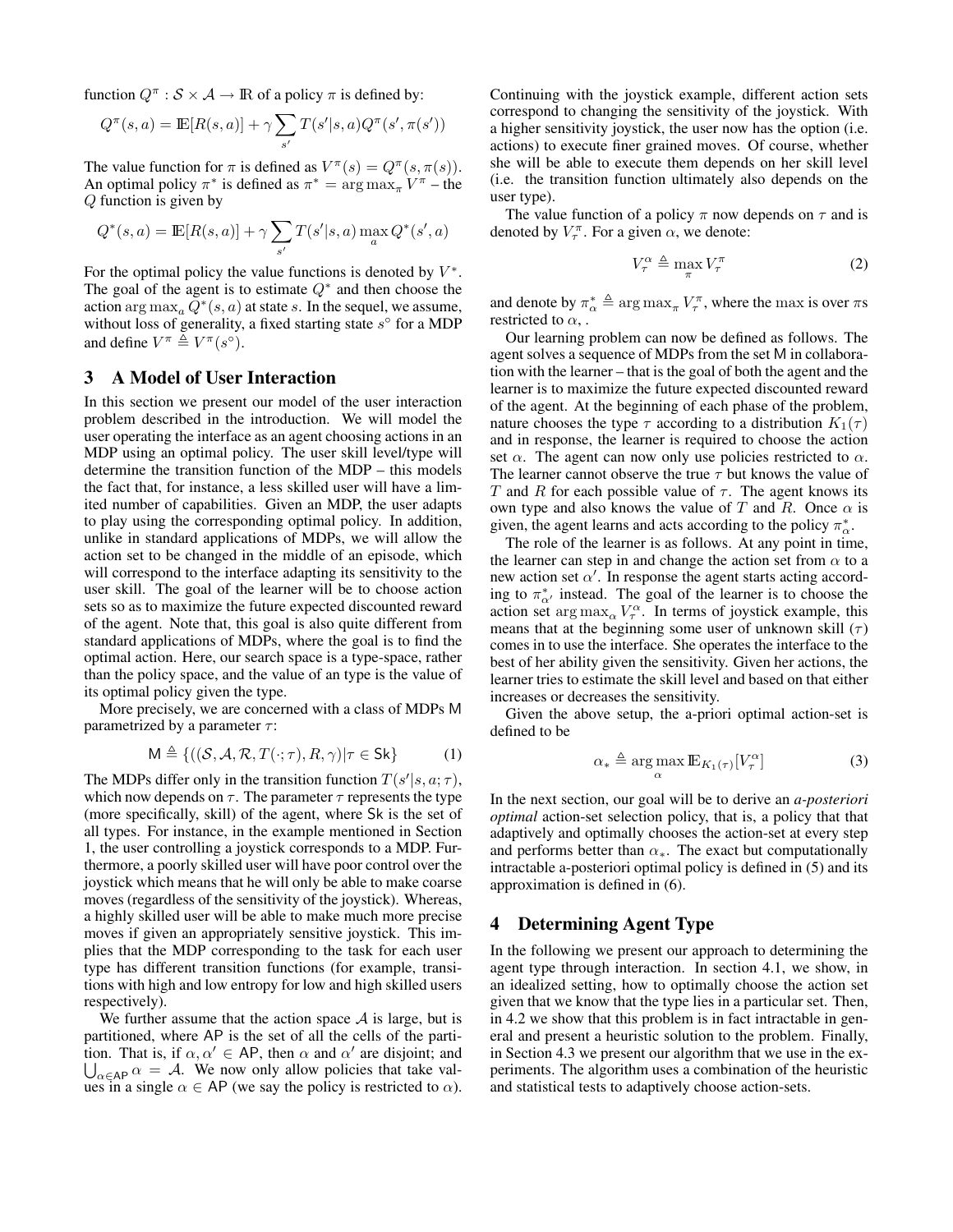#### 4.1 The Idealized Learning Problem

In this section we discuss an idealized protocol for the learner interacting with nature for the problem of action-set identification that we discussed in the previous setting. This protocol allows us to develop an idealized solution in the next subsection which then helps us to construct a algorithm for action-set selection.

We assume that nature chooses the type  $\tau$  but the learner is not told about it. In response the learner chooses an initial action set  $\alpha$  and the agent learns and acts according to  $\pi^*_{\alpha}$ . These actions give the learner information about the type of the agent and is used by it to choose the next action set. We assume that the learner knows the set of reward distribution R and transition distributions T but not the  $\tau$  distribution  $K_1$ . Hence, the goal of the learner is to use the observed actions of the agent to estimate the transition function for the latent variable  $\tau$  and compare that against its knowledge of T to determine the type of the agent so that it can choose the best possible action-set for the type.

The learning protocol for solving this problem is as follows. At each step t the learner has a set  $B_t$  that is its current guess of the set where the true type lies in, with  $B_0 = \{Sk\}$ . It proposes an action set  $\alpha_t$  and in response obtains the reward  $V^{\alpha_t}_{\tau}$  due to the user operating in the MDP. In return nature gives the set  $N(\alpha_t, B_t, \tau)$  of types that are eliminated by the action set. Here, given any set  $B \subset$  Sk, we denote

$$
N(\alpha, B, \tau) \triangleq \{ \tau' | \tau' \in B,
$$
  

$$
\forall s, a, T(s'|s, a; \tau') = T(s'|s, a; \tau) \}
$$

That is,  $N(\alpha, B, \tau)$  is the set of types in B that have the same transition distribution as  $\tau$  when action set  $\alpha$  is used. In other words, we are not able to distinguish  $\tau$  from other types if the agent uses action-set  $\alpha^2$ .

At the next step  $t + 1$ ,  $N(\alpha_t, B_t, \tau)$  is used as  $B_{t+1}$  and the above procedure repeats. The protocol is formally given as Protocol 1. Our goal is now to develop an action-set selection policy Π that maximizes the reward obtained by the learner in this protocol. We do so in the next subsection.

| <b>Protocol 1</b> Type Detection Game |                                                                     |
|---------------------------------------|---------------------------------------------------------------------|
|                                       | 1: <b>Initialize:</b> Set $B_0 = Sk, t = 0$                         |
|                                       | $2:$ while $true$ do                                                |
|                                       | 3: Learner chooses action set $\alpha_t$                            |
|                                       | 4: Learner obtains reward $v_t = V_{\tau}^{\alpha_t}$ .             |
|                                       | 5: Nature returns set $B_{t+1} \triangleq N(\alpha_t, B_t, \tau)$ . |
|                                       | 6: $t \to t + 1$ .                                                  |
| 7: end while                          |                                                                     |

## 4.2 A Latent Variable MDP Based Solution

Given the above, we can restate the action-set selection problem itself as a latent-variable meta-MDP. For this MDP, the meta-action (m-action) space is AP and the meta-state (mstate) space is  $2^{Sk}$ . The transition and reward are both determined by the latent variable  $\tau$  which is selected at the beginning of each episode according to  $K_1(\tau)$ . Starting from the initial state  $B_0 \triangleq$  Sk when the m-action  $\alpha_t$  is taken at m-state  $B_{t-1}$ , the m-MDP transitions to state  $\mathsf{N}(\alpha_t, B_{t-1}, \tau)$ deterministically and obtained reward  $v(\tau, \alpha_t) = V_\tau^{\alpha_t}$ . An action-set selection m-policy  $\Pi$  is a mapping  $2^{Sk} \to AP$  with value

$$
V^{\Pi} = \mathbb{E}_{K_1} \left[ \sum_{t=0}^{\infty} \eta^t v(\tau, \alpha_t) \right]
$$
 (4)

where  $\alpha_t = \Pi(B_t)$ ,  $B_t = \mathsf{N}(\alpha_{t-1}, B_{t-1}, \tau)$ , and  $B_0 = \mathsf{Sk}$ . Here,  $\eta \in [0, 1)$  is a discount factor. The optimal action set selection policy is

$$
\Pi^* = \underset{\Pi}{\text{arg}\max} V^{\Pi} \tag{5}
$$

Unfortunately, computing Π<sup>∗</sup> is in general intractable. In particular, a latent variable MDP is a type of POMDP [Choi *et al.*, 1999] and so what we have here is a POMDP model learning problem with state/observation space that is exponentially large in the parameter of interest (due to m-state space being 2<sup>Sk</sup>). The POMDP model learning problem is very hard. State of the art algorithms do not scale beyond small maze problems with 30-40 states (see for instance [Doshi-Velez, 2009]), whereas we have a space exponentially large in the parameter of interest. Indeed, this exact version of the problem has been shown to be intractable [Sabbadin *et al.*, 2007].

Given the above, instead of  $\Pi^*$ , we use a heuristic policy to choose our action-set given that we know the type to belong to a particular set  $B$ . This policy is defined to be:

$$
\hat{\Pi}(B) \triangleq \arg\max_{\alpha} \text{val}(\alpha, B) \tag{6}
$$

where the function val is defined as follows:

$$
\operatorname{val}\nolimits(\alpha,B) \triangleq \begin{cases} 1) \min_{\tau \in B} V^\alpha_\tau & \text{if } \mathsf{N}(\alpha,B,\tau) = B \\ 2) \min_\tau [V^\alpha_\tau + \quad \frac{\max_{\alpha'} \sum_{\tau' \in \mathsf{N}(\alpha,B,\tau)} V^\alpha_\tau'}{\mathsf{N}(\alpha,B,\tau)} \\ 3) - \infty & \text{if } \mathsf{N}(\alpha,B,\tau) = \emptyset \end{cases}
$$

The interpretation of val is as follows. Cases 1 and 2 combined give an inductive definition for the situation where  $\tau \in B$ . The base case (case 1) says that value of an action set  $\alpha$  when the action-set B cannot be reduced further is the worst case value of  $\alpha$  given  $\tau \in B$ . A special instance of this is when  $B = {\tau}$  and so  $\min_{\tau \in B} V_{\tau}^{\alpha} = V_{\tau}^{\alpha}$ .

The inductive step in case 2 defines val when  $B$  can be reduced in a mini-max fashion. Here, the first term is the *exploration cost* which gives the worst-case reward of the agent acting with the action set  $\alpha$ . This is the reward obtained when the agent acts and the learner collects information to eliminate types from  $\tau$ . The second term gives the optimistic, *exploitation reward* and measures the potential reward obtained by eliminating types using  $\alpha$ . This is simply the average value of the best action-set on the remaining set of types.

Finally, case 3 addresses the pathological case where  $\tau \notin$ B and so the value is  $-\infty$ .

<sup>&</sup>lt;sup>2</sup>Note that, in practice, this step of determining which types are eliminated is a noisy process because we need to estimate the transition function of the current MDP from observations because the type  $\tau$ , which determines T, is unknown to us. See next section.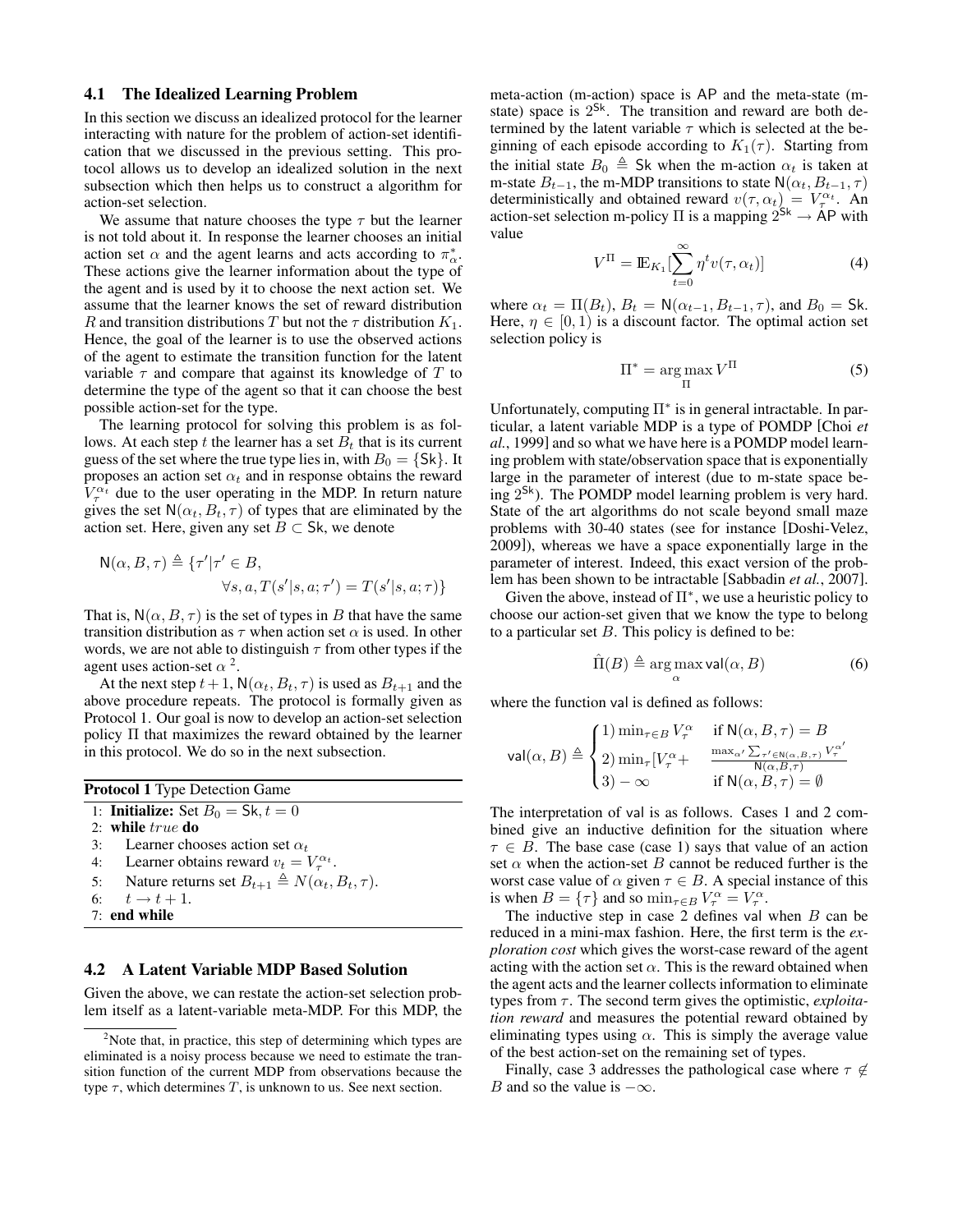#### 4.3 Type Detection Algorithm

In this section we present our algorithm for detecting the type of the agent while interacting with it. This is given as algorithm 2 and this is a practical approximation of Protocol 1. The approximation comes from two places. First, the learner only gets a sampled version of  $v_t$  at each step rather than the actual  $v_t$ . And additionally, the set  $B_t$  constructed at each step is noisy, in that we are only sure upto a certain probability  $\beta$  that  $B_t$  contains the true type  $\tau$ .

The basic setup is that the agent type  $\tau$  determines the transition distribution  $T(\cdot|s, a; \tau)$ . The algorithm then observes the agent act and collects the observed next-state samples at each state-action pair. The algorithm also maintains a collection  $B_t$  of candidate types the true type might belong to, and applies a statistical test  $f$  on the collected samples to reject elements of  $B_t$  as the true type. For a type  $\tau \in B_t$ , the test f computes the probability that  $\tau$  *would not* have generated the observed sample. If this probability is above a user defined parameter  $\beta \in [0, 1)$ , then the type  $\tau$  is rejected as the true type with probability/confidence level  $\beta$ . We now present a novel Hoeffding bound based test and then we present our algorithm for eliminating types. The advantage of our new test over existing tests is that we get precise sample complexity bounds.

#### The Hoeffding Bound Based Test

In the sequel,  $s_{1:k}$  will be a the set of next states observed at a particular state-action pair  $s, a$  that has been visited  $k$  times. The type we want to reject at confidene level  $\beta$  to be  $\tau$ . The Hoeffding test statistic is given by:

$$
f_H[s_{1:k}, T(\cdot|s, a; \tau)] =
$$
  
1 - exp[2K - k(||Pr<sub>s\_{1:k}</sub> - T(\cdot|s, a; \tau)||<sub>1</sub>)<sup>2</sup>] (7)

with  $K = \ln(2^{|S|} - 2)$  and  $Pr_{s_{1:k}}$  is the empirical distribution of  $s_{1:k}$  (see Section 2).  $f_H$  is a valid test in the following sense (proof in the appendix):

**Lemma 1.**  $f_H[s_{1:k}, T(\cdot|s, a; \tau)]$  *is the probability that after k steps*  $\tau$  will not *have generated a sample*  $\bar{s}_{1:k}$  *such that* 

$$
||Pr_{s_{1:k}} - T(\cdot|s, a; \tau)||_1 > ||Pr_{s_{1:k}} - T(\cdot|s, a; \tau)||_1 \quad (8)
$$

So if  $f_H[s_{1:k}, T(\cdot|s, a; \tau)] > \beta$ , with probability  $\beta$ ,  $\tau$  would have generated a sample less than  $|Pr_{s_{1:k}} T(\cdot|s, a; \tau)\|_1$  and we can reject  $\tau$  with probability  $\beta$ . When we have *n* different types  $\tau_i$  to test, by the union bound, we need that:

$$
\sum_{i} (1 - f_H[s_{1:k}, T(\cdot | s, a; \tau_i)]) \le (1 - \beta) \Rightarrow
$$

$$
\sum_{i} f_H[s_{1:k}, T(\cdot | s, a; \tau_i)] \ge n - 1 + \beta \quad (9)
$$

for the guarantee above to hold for all the  $n$  types simultaneously.

#### The Algorithm

Our learning algorithm Online-Interact is given as Algorithm 2. The algorithm runs until a termination condition term is satisfied. Within the loop, the learner deals with that particular task and tries to determine the type of the user. Specifically, at each time step, it allows the user to take an action and updates its estimate of the empirical distribution at that pair (lines 5–6). The algorithm then tries to use one of the two statistical tests defined in the previous section to (lines 7–8) eliminate as many types as possible from the current set  $B_t$  of plausible types (with  $B_0 = \{Sk\}$ ). Then it chooses the next action set according to  $\Pi$  (defined in (6)) on the remaining set.

Algorithm 2 Online-Interact(M,  $f$ ,  $\beta$ , term,  $\Pi$ )

- 1: **Input:** M the set of MDPs, test f and constant  $\beta$  for f, task termination condition term, and heuristic action-set selection policy  $\Pi$ .
- 2: **Initialize:**  $B_0 = \mathsf{Sk}$ ;  $\hat{T}(s'|s, a)$  to be uniform over S for each  $a \in \mathcal{A}$  and  $s \in \mathcal{S}$ ;  $R(|s, a)$  to be 0 for each s, a.
- 3: Let  $s_0$  be the initial state and  $t \leftarrow 1$ .
- 4: while  $term = false$  do
- 5: Observe agent action  $a_t$ , reward  $r_t$  and next state  $s_t$ .
- 6: Let  $s_{1:k}$  and  $r_{1:k}$  be the set of next states and rewards observed after taking a at state s where  $s = s_{t-1}$ ,  $a =$  $a_t$  (inclusive of the current step).
- 7: Compute

$$
B'' \triangleq \arg \max \{|B'| : B' \subset B_t,
$$
  

$$
\sum_{\tau \in B'} f(s_{1:k}, T(\cdot | s, a; \tau)) > |B'| - 1 + \beta\}
$$

- 8: Set  $B_{t+1} \leftarrow B_t B''$ ;
- 9: if  $B_{t+1} = \emptyset$  then set  $B_{t+1} \leftarrow$  Sk [\*\*In case the type changes or our test fails\*\*].

10: Set 
$$
\alpha_{t+1} \leftarrow \hat{\Pi}(B_{t+1})
$$
.

- 11:  $t \leftarrow t + 1$ .
- 12: end while

## 5 Experiments

We consider a user interaction scenario where the user controls a point mass around a  $20 \times 20$  cell 2D world to take it from fixed start to a fixed goal location. The user is scored based on the time taken, and receives a reward of −1 for every step taken, and 100 for reaching the goal. Every user has a skill level  $\tau \in [0, 1]$  determining how adept they are at using the system. The action sets presented to the user are different controllers, which vary in sensitivity  $\alpha \in (0, 1]$ . Hence each user has a skill level that is optimal for it. At each time step, the user selects a cardinal direction and then proceeds in the chosen direction with probability  $p \propto \frac{\tau^2}{1+|\tau-\alpha|}$  normalised such that  $p \in [0.25, 1]$ . With probability  $1 - p$  the movement is in one of the remaining three cardinal directions uniformly at random. The intuition is that the more skilled a user, the more likely the user is to succeed in moving in the intended direction. Furthermore, each input device may have been designed to be optimal for a particular skill level, and so deviation from the intended user on a device impedes performance.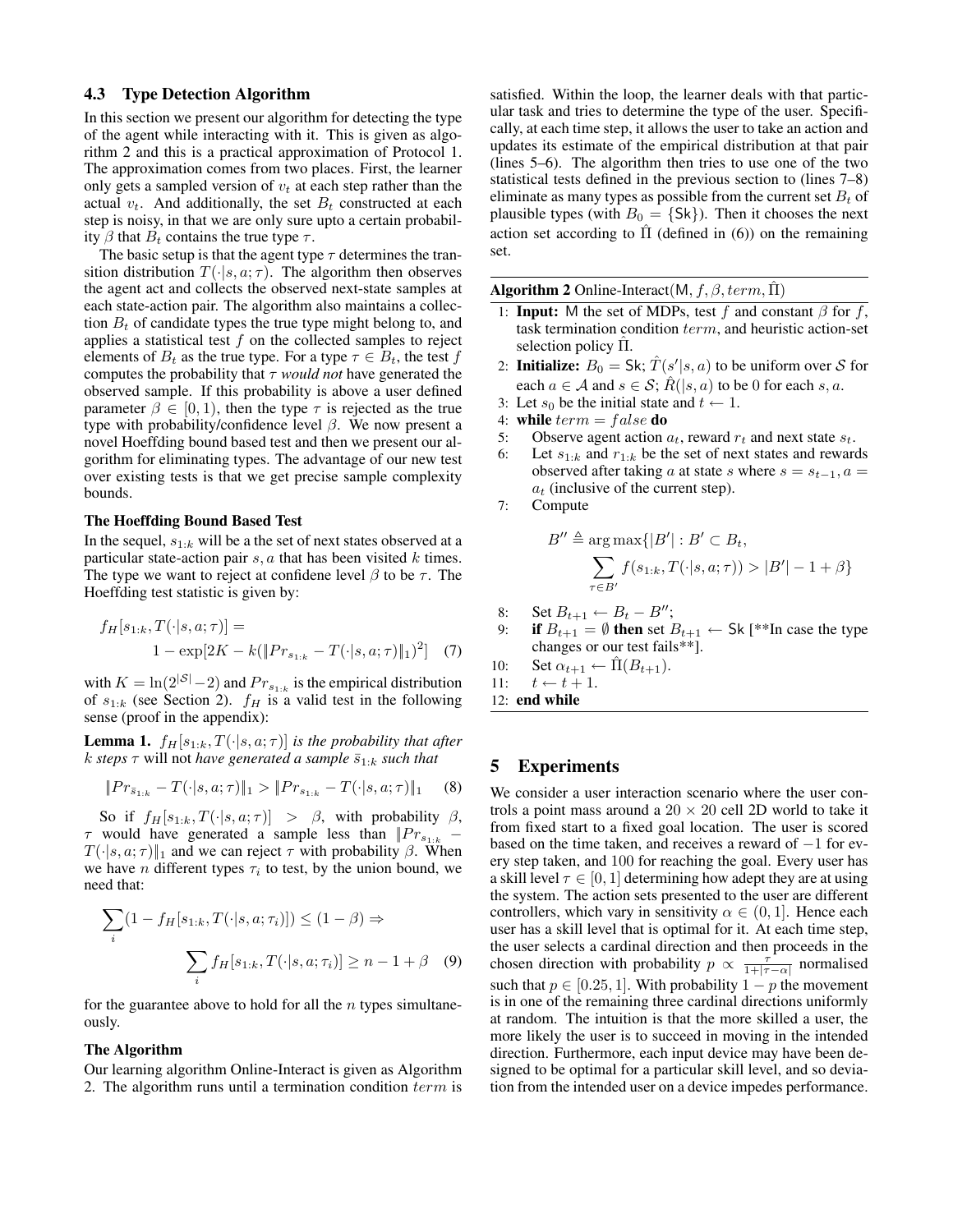

Figure 1: Results for true type 2.

In our experiments, we consider a discrete case where both  $\tau$ and  $\alpha$  can take values from  $\{0.1, 0.3, 0.5, 0.7, 0.9\}$ . The effect of this is that learning for a user of the lowest skill level is difficult, regardless of the controller. We assume  $K_1$  is uniform, and during the offline phase, we draw one user from  $K_1$ and allow it to learn on each of the five controllers and estimate the transition functions  $T(s'|s, a; \alpha, \tau)$ . This forms our prior knowledge. During the online phase a new user with an unknown  $\tau$  is randomly drawn and we proceed as in Online-Interact. Each user continuously learns to act optimally in the domain using Q-learning [Sutton and Barto, 1998]. However, whenever the action set is changed, the user starts learning again from scratch, as the previous policy would not accurately reflect the new conditions.

All experiments were run for 100 episodes, each until reaching the goal or timing out after 1000 steps. All results show averages of 10 runs. Shown are comparisons between Online-Interact (Algorithm 2), EXP-3 online bandits algorithm [Auer *et al.*, 2002], the population optimal policy given by Equation (5), and the true type. Due to lack of space we only show results for type 2 and 5 (Figure 1 and 2), but describe the results for all 5. Optimal performance is given by the true type. The population optimal was computed at  $\alpha = 0.9$  as the action set giving maximal returns for unknown user skill, assuming users are uniformly distributed. The user is at a disadvantage when presented with action sets by EXP-3, as it is slow to converge, and every change of action sets forces the user to relearn from scratch. Online-Interact typically converges within 10 episodes. Our results show that our adaptive method outperforms EXP-3 in all cases. It outperforms the population optimal in most cases, and other than the optimal action set for that particular type, which is to be expected. Unfortunately, it also fails to identify the true type 1 and 4. This implies that our type detection method needs to be further refined.

#### 6 Conclusion

In this paper we introduced a novel framework for handling the problem of identifying user types in adaptive userinteraction problems. In this problem, the goal is to determine the type of the user so that we can present him with an



Figure 2: Results for true type 5.

interface that is most suitable for her to accomplish her task. We showed that this problem can be formulated as the problem of *action-set selection* in a latent variable MDP. To the best of our knowledge, this problem formulation has not been used by other works before, and allows us to model more complex user behaviour than in prior work in adaptive userinteraction. We derived an optimal but computationally intractable solution to the problem and an approximation algorithm for the solution. We then showed the efficacy of this model by experiments where we successfully identified user types and presented them with correct action set. The directions for future work are many. Indeed, this paper just introduces a novel framework for this very interesting problem with many practical applications [Rosenfeld *et al.*, 2012]. In the future we hope to expand it in different ways, including more effective algorithms for modelling problems with richer description of user behaviour, handling further issues arising in realistic physical systems (e.g., gesture based natural user interfaces) and validating our theory in systematic human behavioural experiments.

## A Proof of Lemma 1

*Proof.* From [Weissman *et al.*, 2003] (via an application of Hoeffding bound), we know that a sample  $\bar{s}_{1:k}$  generated by  $T(\cdot|s, a; \tau)$  will satisfy the following:

$$
Pr(\|Pr_{\bar{s}_{1:k}} - T(\cdot|s, a; \tau)\|_1 \ge \epsilon') \le \delta \tag{10}
$$

where  $\delta = \exp[2K - k\epsilon'^2]$  with  $K = \ln(2^{|\mathcal{A}'|} - 2)$ . Hence, by setting  $||Pr_{s_{1:k}} - T(\cdot|s, a; \tau)||_1 \triangleq \epsilon_1$ , we get that

$$
Pr(||Pr_{\bar{s}_{1:k}} - T(\cdot|s, a; \tau)||_1 \ge \epsilon_1) \le \exp[2K - k\epsilon_1^2]
$$

and so

$$
Pr(||Pr_{\bar{s}_{1:k}} - T(\cdot|s, a; \tau)||_1 \le \epsilon_1) > 1 - \exp[2K - k\epsilon_1^2] =
$$
  

$$
f_H[s_{1:k}, T(\cdot|s, a; \tau)]
$$

Of course,  $Pr(\Vert Pr_{\bar{s}_{1:k}} - T(\cdot|s, a; \tau) \Vert_1 \leq \epsilon_1)$  is simply the probability in the statement of the lemma, and so this completes the proof. $\Box$